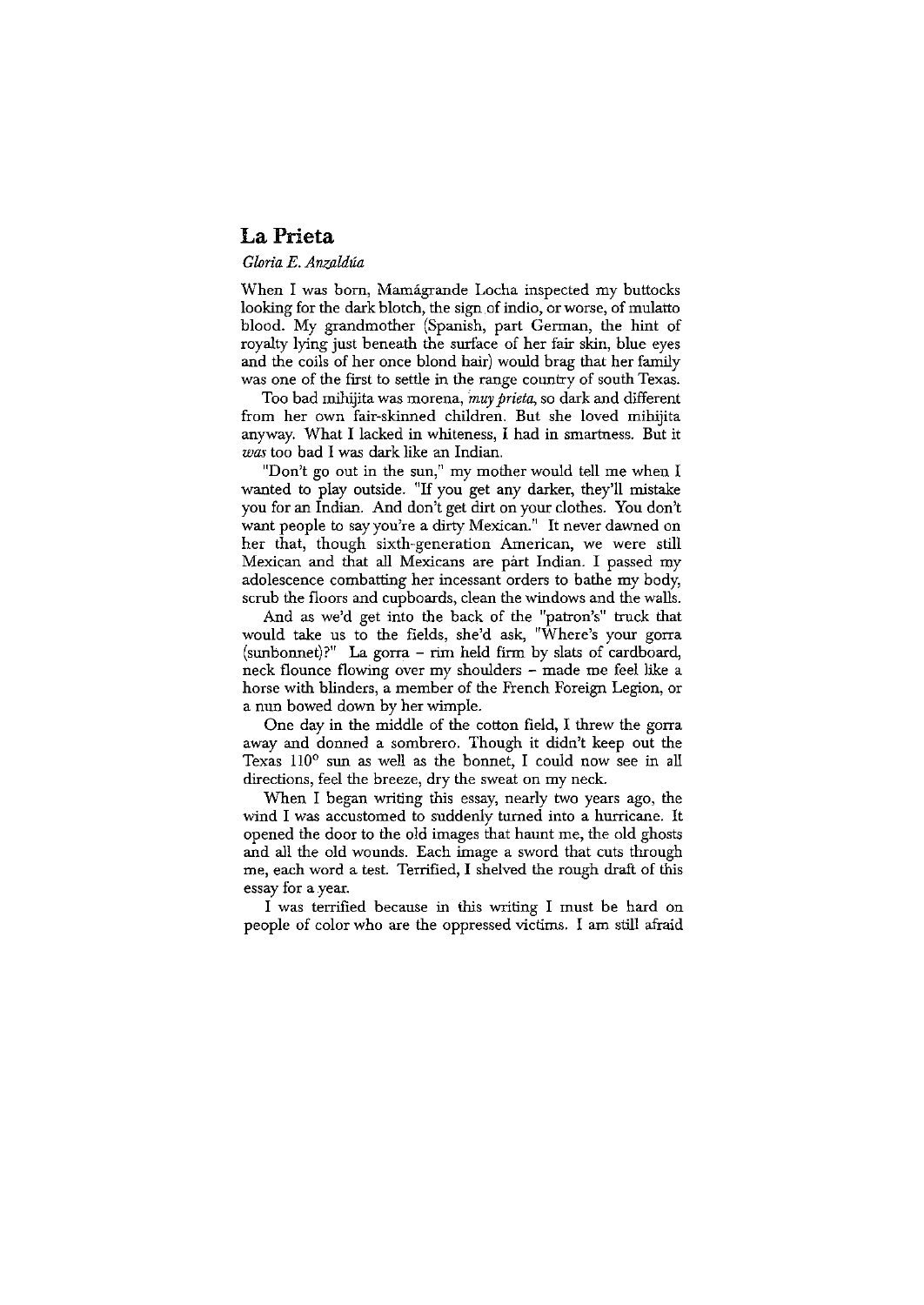because I will have to call us on a lot of shit like our own racism, our fear of women and sexuality. One of my biggest fears is that of betraying myself, of consuming myself with self-castigation, of not being able to unseat the guilt that has ridden on my back for years.

These my two hands quick to slap my face before others could slap it<sup>1</sup>

But above all, I am terrified of making my mother the villain in my life rather than showing how she has been a victim. Will I be betraying her in this essay for her early disloyalty to me?

With terror as my companion, I dip into my life and begin work on myself. Where did it begin, the pain, the images that haunt me?

## **Images That Haunt Me**

When I was three months old tiny pink spots began appearing on my diaper. "She's a throwback to the Eskimo," the doctor told my mother. "Eskimo girl children get their periods early." At seven I had budding breasts. My mother would wrap them in tight cotton girdles so the kids at school would not think them strange beside their own flat brown mole nipples. My mother would pin onto my panties a folded piece of rag. "Keep your legs shut, Prieta." This, the deep dark secret between us, her punishment for having fucked before the wedding ceremony, my punishment for being born. And when she got mad at me she would yell, "He batallado más contigo que con todos los demas y no lo agradeces!" (I've taken more care with you than I have with all the others and you're not even grateful.) My sister started suspecting our secret - that there was something "wrong" with me. How much can you hide from a sister you've slept with in the same bed since infancy?

What my mother wanted in return for having birthed me and for nurturing me was that I submit to her without rebellion. Was this a survival skill she was trying to teach me?. She objected not so much to my disobedience but to my questioning her right to demand obedience from me. Mixed with this power struggle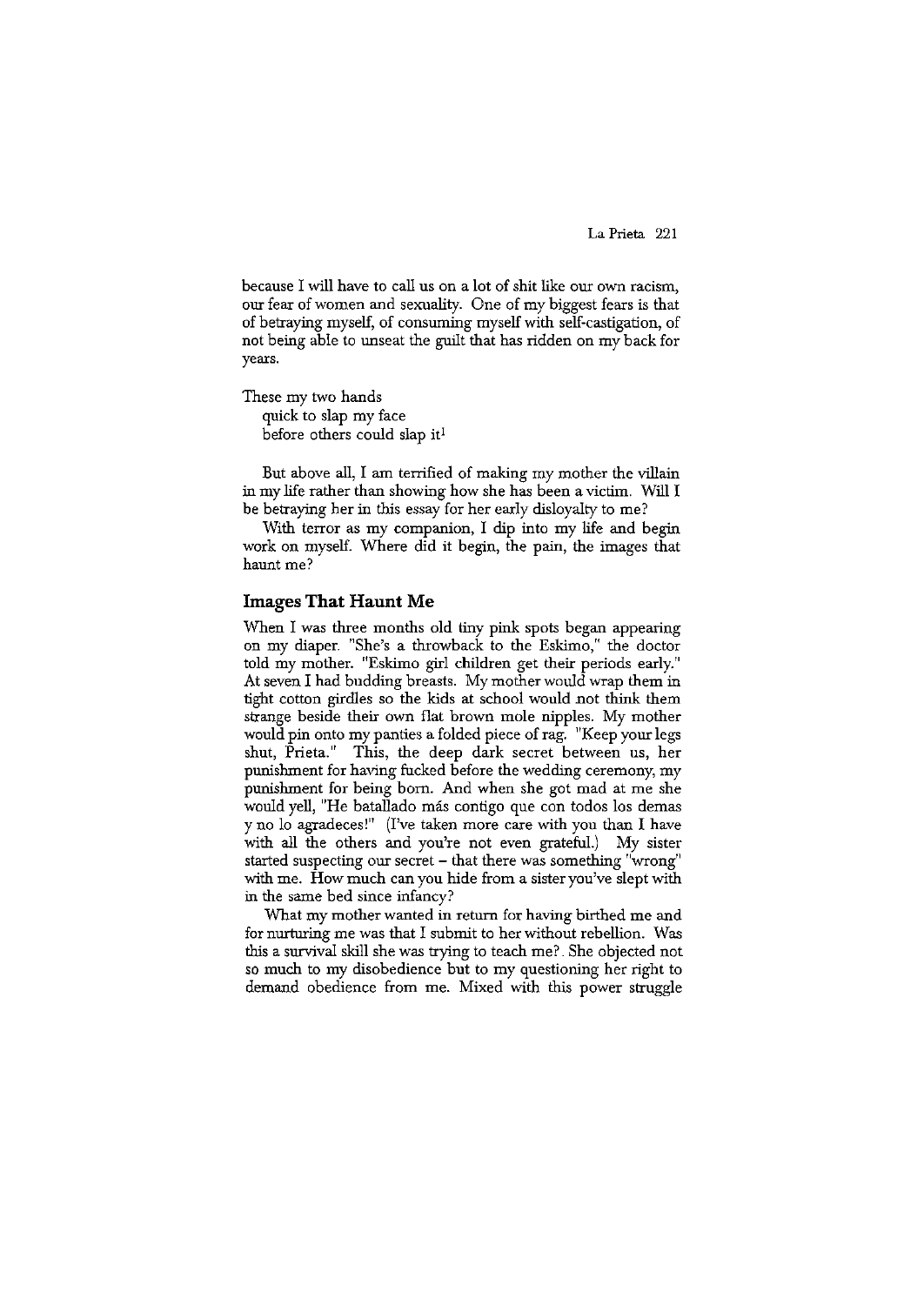was her guilt at having borne a child who was marked "con la seña," thinking she had made me a victim of her sin. In her eyes and in the eyes of others I saw myself reflected as "strange," "abnormal," "QUEER." I saw no other reflection. Helpless to change that image, I retreated into books and solitude and kept away from others.

The whole time growing up I felt that I was not of this earth. An alien from another planet - I'd been dropped on my mother's lap. But for what purpose?

One day when I was about seven or eight, my father dropped on my lap a 25¢ pocket western, the only type of book he could pick up at a drugstore. The act of reading forever changed me. In the westerns I read, the house servants, the villains and the cantineras (prostitutes) were all Mexicans. But I knew that the first cowboys (vaqueros) were Mexicans, that in Texas we outnumbered the Anglos, that my grandmother's ranch lands had been ripped off by the greedy Anglo. Yet in the pages of these books, the Mexican and Indian were vermin. The racism I would later recognize in my school teachers and never be able to ignore again I found in that first western I read.

My father dying, his aorta bursting while he was driving, the truck turning over, his body thrown out, the truck falling on his face. Blood on the pavement. His death occurred just as I entered puberty. It irrevocably shattered the myth that there existed a male figure to look after me. How could my strong, good, beautiful godlike father be killed? How stupid and careless of God. What if chance and circumstance and accident ruled? I lost my father, God, and my innocence all in one bloody blow.

Every 24 days, raging fevers cooked my brain. Full flowing periods accompanied cramps, tonsillitis and 105° fevers. Every month a trip to the doctors. "It's all in your head," they would say. "When you get older and get married and have children the pain will stop." A monotonous litany from the men in white all through my teens.

The bloodshed on the highway had robbed my adolescence from me like the blood on my diaper had robbed childhood from me. And into my hands unknowingly I took the transformation of my own being.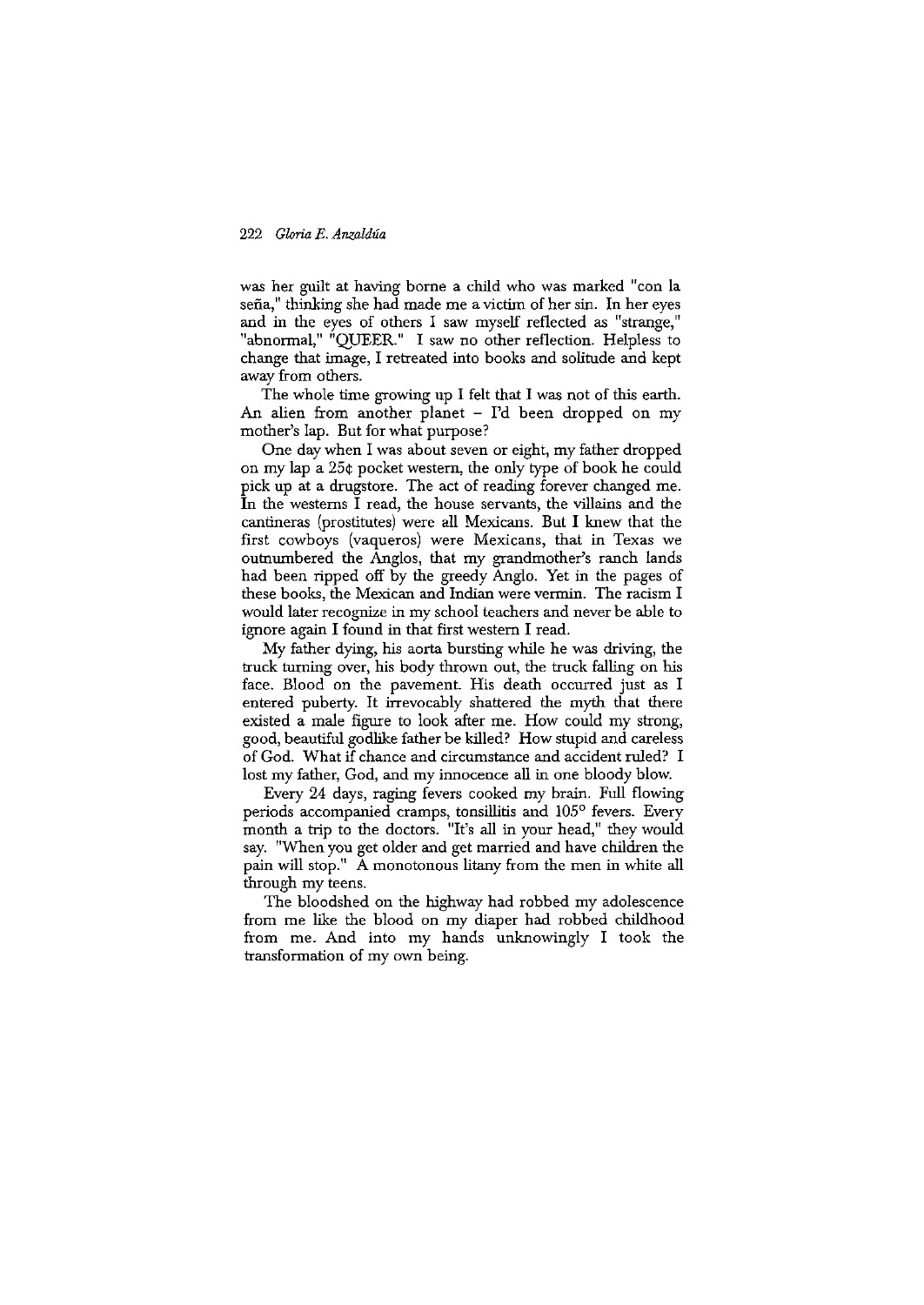Nobody's going to save you. No one's going to cut you down cut the thorns around you. No one's going to storm the castie walls nor kiss awake your birth, climb down your hair, nor mount you onto the white steed.

There is no one who will feed the yearning. Face it. You will have to do, do it yourself.<sup>2</sup>

My father dead, my mother and I turned to each other. Hadn't we grown together? We were like sisters — she was 16 when she gave birth to me.

Though she loved me she would only show it covertly  $-$  in the tone of her voice, in a look. Not so with my brothers — there it was visible for all the world to see. They were male and surrogate husbands, legitimate receivers of her power. Her allegiance was and is to her male children, not to the female.

Seeing my mother turn to my brothers for protection, for guidance  $-$  a mock act. She and I both knew she wouldn't be getting any from them. Like most men they didn't have it to give, instead needed to get it from women. I resented the fact that it was OK for my brothers to touch and kiss and flirt with her, but not for my sister and me. Resenting the fact that physical intimacy between women was taboo, dirty.

Yet she could not discount me. "Machona — india ladina" (masculine — wild Indian), she would call me because I did not act like a nice litde Chicanita is supposed to act: later, in the same breath she would praise and blame me, often for the same thing - being a tomboy and wearing boots, being unafraid of snakes or knives, showing my contempt for women's roles, leaving home to go to college, not settling down and getting married, being a politica, siding with the Farmworkers. Yet, while she would try to correct my more aggressive moods, my mother was secredy proud of my "waywardness." (Something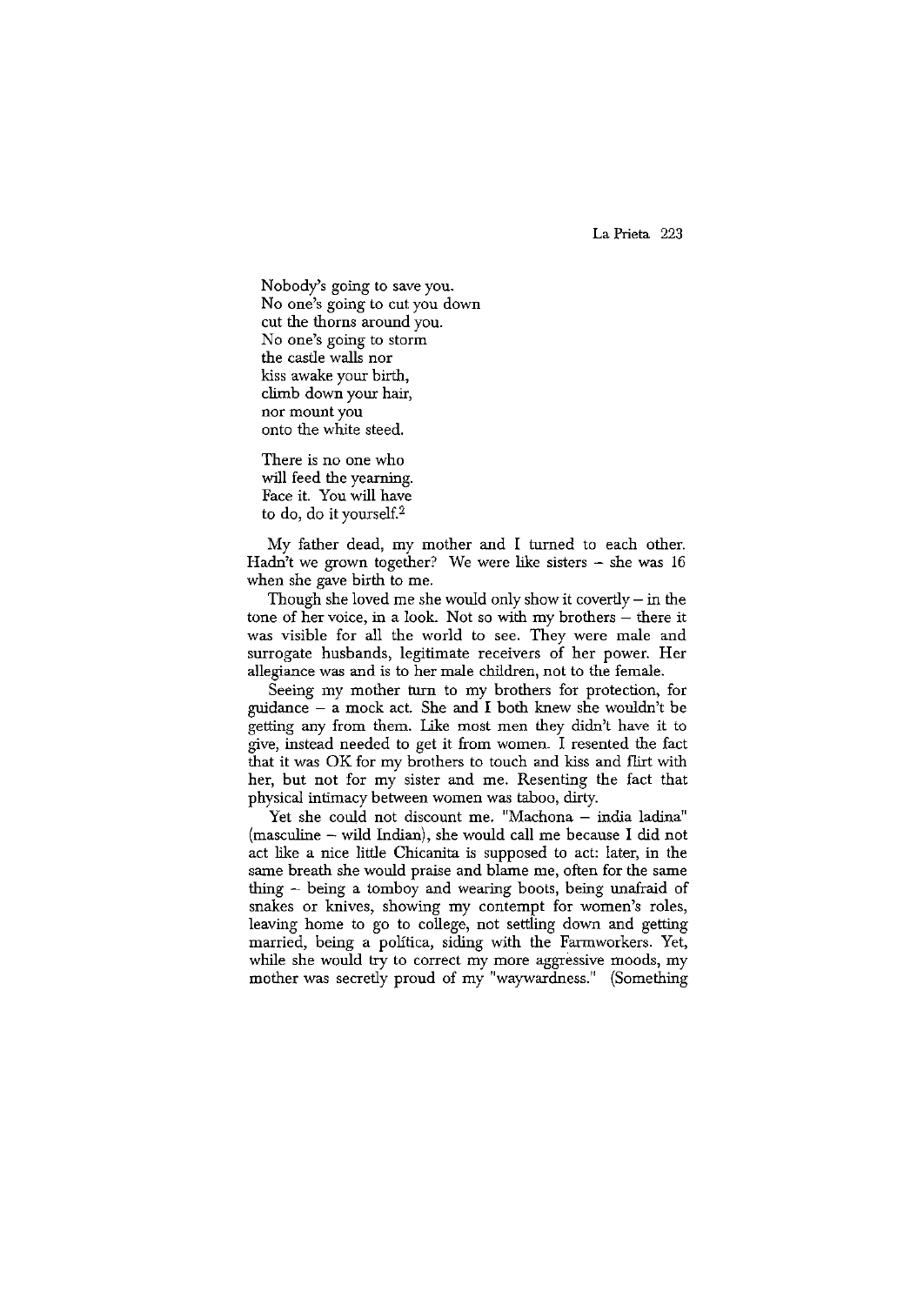she will never admit.) Proud that I'd worked myself through school. Secretiy proud of my paintings, of my writing, though all the while complaining because I made no money out of it

## **Verguenza (Shame)**

. . . being afraid that my friends would see my momma, would know that she was loud - her voice penetrated every corner. Always when we came into a room everyone looked up. I didn't want my friends to hear her brag about her children. I was afraid she would blurt out some secret, would criticize me in public. She always embarrassed me by telling everyone that I liked to lie in bed reading and wouldn't help her with the housework.

. . . eating at school out of sacks, hiding our "lonches" *papas con chorizo* behind cupped hands and bowed heads, gobbling them up before the other kids could see. Guilt lay folded in the tortilla. The Anglo kids laughing-calling us "tortilleros," the Mexican kids taking up the word and using it as a club with which to hit each other. My brothers, sister and I started bringing white bread sandwiches to school. After a while we stopped taking our lunch altogether.

There is no beauty in poverty, in my mother being able to give only one of her children lunch money. (We all agreed it should go to Nune, he was growing fast and was always hungry.) It was not very romantic for my sister and me to wear the dresses and panties my mother made us out of flour sacks because she couldn't afford store-bought ones like the other mothers.

Well, I'm not ashamed of you anymore, Momma. My heart, once bent and cracked, once ashamed of your China ways. Ma, hear me now, tell me your story again and again.

#### — Nellie Wong, "From a Heart of Rice Straw," *Dreams of Harrison Railroad Park*

It was not my mother's fault that we were poor and yet so much of my pain and shame has been with our both betraying each other. But my mother has always been there for me in spite of our differences and emotional gulfs. She has never stopped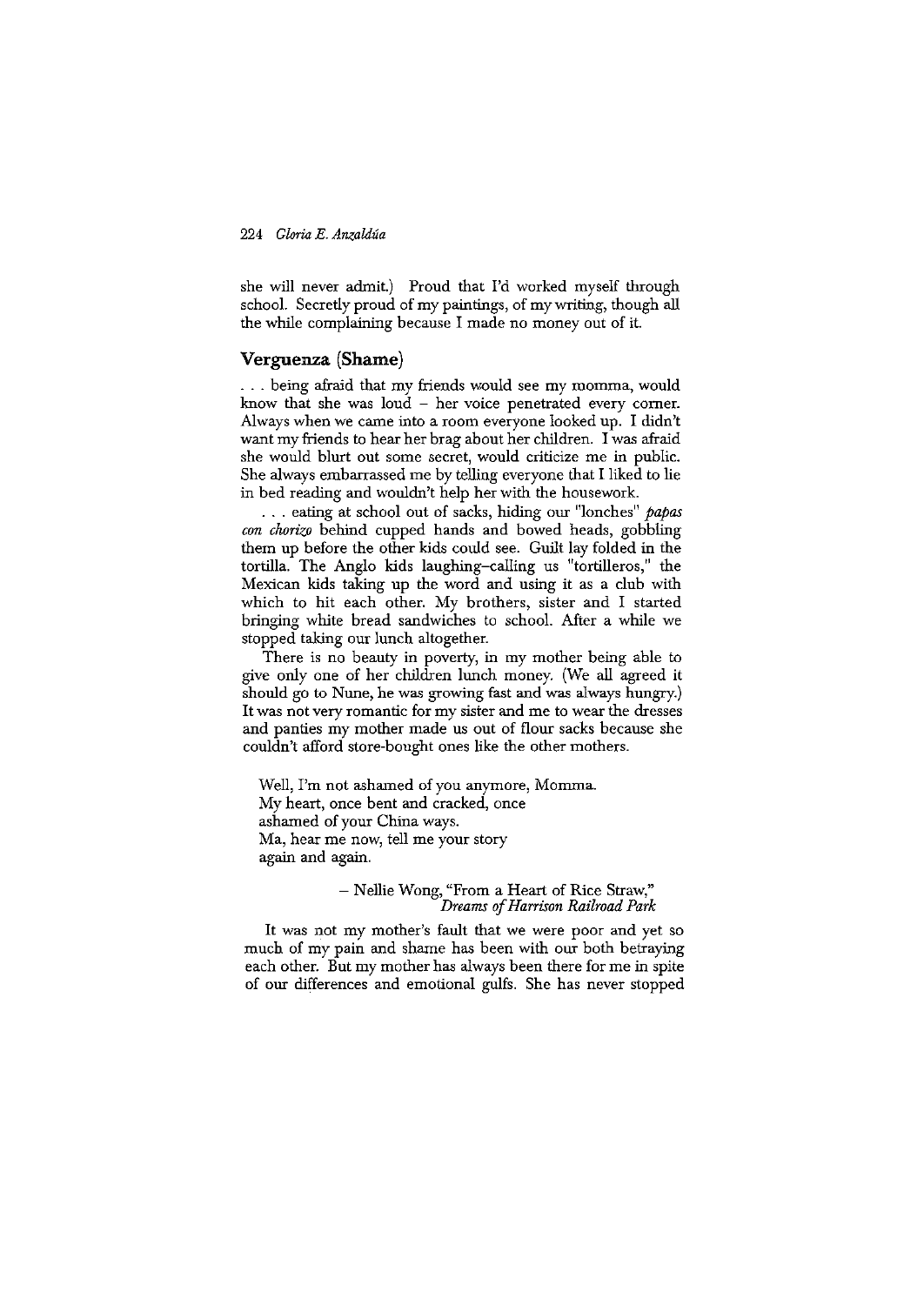fighting; she is a survivor. Even now I can hear her arguing with my father over how to raise us, insisting that all decisions be made by both of them. I can hear her crying over the body of my dead father. She was 28, had had little schooling, was unskilled, yet her strength was greater than most men's, raising us single-handed.

After my father died, I worked in the fields every weekend and every summer, even when I was a student in college. (We only migrated once when I was seven, journeyed in the back of my father's red truck with two other families to the cotton fields of west Texas. When I missed a few weeks of school, my father decided this should not happen again.)

... the planes swooping down on us, the fifty or a hundred of us falling onto the ground, the cloud of insecticide lacerating our eyes, clogging our nostrils. Nor did the corporate farm owners care that there were no toilets in the wide open fields, no bushes to hide behind.

Over the years, the confines of farm and ranch life began to chafe. The traditional role of la mujer was a saddle I did not want to wear. The concepts "passive" and "dutiful" raked my skin like spurs and "marriage" and "children" set me to bucking faster than rattlesnakes or coyotes. I took to wearing boots and men's jeans and walking about with my head full of visions, hungry for more words and more words. Slowly I unbowed my head, refused my estate and began to challenge the way things were. But it's taken over thirty years to unlearn the belief instilled in me that white is better than brown - something that some people of color *never* will unlearn. And it is only now that the hatred of myself, which I spent the greater part of my adolescence cultivating, is turning to love.

## **La Muerte, the Frozen Snow Queen**

*I dig a grave, bury my first love, a German Shepherd. Bury the second, third, and fourth dog. The last one retching in the backyard, going into convulsions from insecticide poisoning. I buried him beside the others, five mounds in a row crowned with crosses I'd fashioned from twigs.* 

*No more pets, no more loves - / court death now.*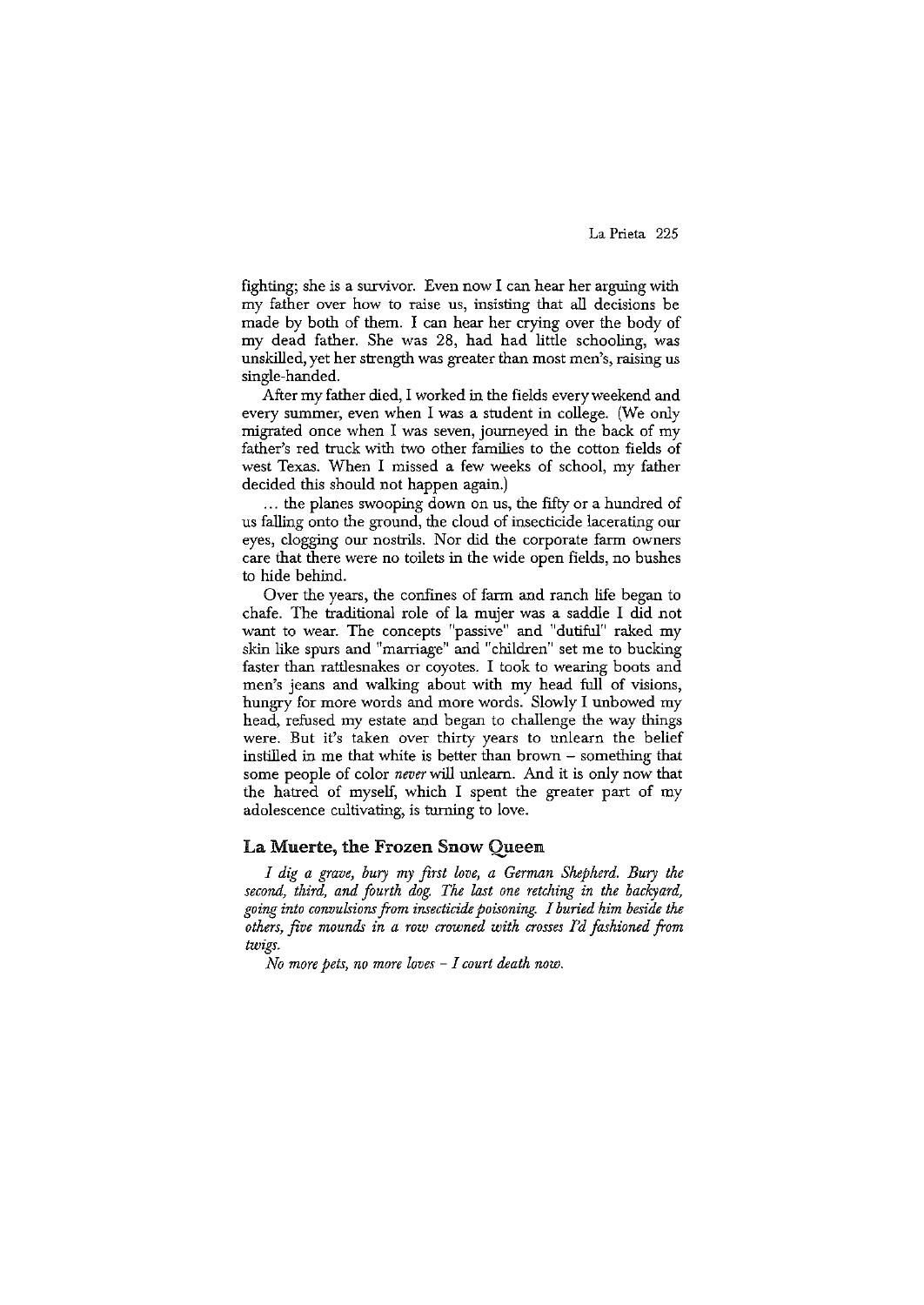. . . Two years ago on a fine November day in Yosemite Park, I fall on the floor with cramps, severe chills and shaking that go into spasms and near convulsions, then fevers so high my eyes feel like eggs frying. Twelve hours of this. I tell everyone, "It's nothing, don't worry, I'm alright." The first four gynecologists advise a hysterectomy. The fifth, a woman, says wait.

. . . Last March my fibroids conspired with an intestinal tract infection and spawned watermelons in my uterus. The doctor played with his knife. La Chingada ripped open, raped with the white man's wand. My soul in one corner of the hospital ceiling, getting thinner and thinner telling me to clean up my shit, to release the fears and garbage from the past that are hanging me up. So I take La Muerte's scythe and cut away my arrogance and pride, the emotional depressions I indulge in, the head trips I do on myself and other people. With her scythe I cut the umbilical cord shackling me to the past and to friends and attitudes that drag me down. Strip away - all the way to the bone. Make myself utterly vulnerable.

. . . I can't sleep nights. The mugger said he would come and get me. There was a break in the county jail and I *just* know he is broken out and is coming to get me because I picked up a big rock and chased him, because I got help and caught him. How *dare* he drag me over rocks and twigs, the skin on my knees peeling, how *dare* he lay his hands on my throat, how *dare* he try to choke me to death, how *dare* he try to push me off the bridge to splatter my blood and bones on the rocks 20 feet below. His breath on my face, our eyes only inches apart, our bodies rolling on the ground in an embrace so intimate we could have been mistaken for lovers.

That night terror found me curled up in my bed. I couldn't stop trembling. For months terror came to me at night and never left me. And even now, seven years later, when I'm out in the street after dark and I hear running footsteps behind me, terror finds me again and again.

*No more pets, no more loves.* 

. . . one of my lovers saying I was frigid when he couldn't bring me to orgasm.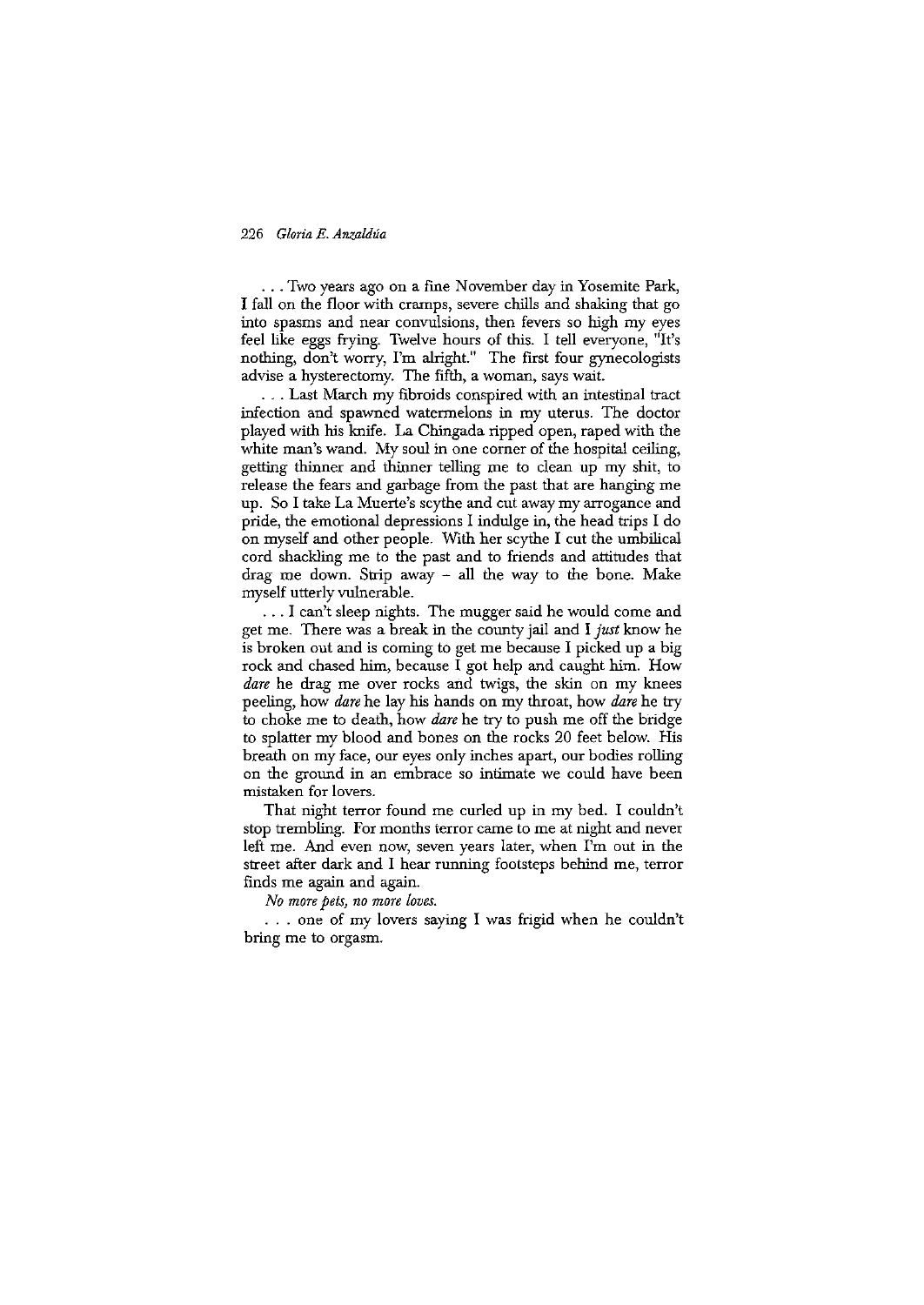. . . bringing home my Peruvian boyfriend and my mother saying she did not want her "Prieta" to have a "mojado" (wetback) for a lover.

... my mother and brothers calling me puta when I told them I had lost my virginity and that I'd done it on purpose. My mother and brothers calling me jota (queer) when I told them my friends were gay men and lesbians.

. . . Randy saying, "It's time you stopped being a nun, an ice queen afraid of living." But I did not want to be a snow queen regal with icy smiles and fingernails that ripped her prey ruthlessly. And yet, I knew my being distant, remote, a mountain sleeping under the snow, is what attracted him.

A woman lies buried under me, interred for centuries, presumed dead.

A woman lies buried under me. I hear her soft whisper the rasp of her parchment skin fighting the folds of her shroud. Her eyes are pierced by needles her eyelids, two fluttering moths.<sup>3</sup>

I am always surprised by the image that my white and non-Chicano friends have of me, surprised at how much they *do not*  know me, at how I do not allow them to know me. They have substituted the negative picture the white culture has painted of my race with a highly romanticized, idealized image. "You're strong," my friends said, "a mountain of strength."

Though the power may be real, the mythic qualities attached to it keep others from dealing with me as a person and rob me of my being able to act out my other selves. Having this "power" doesn't exempt me from being prey in the streets nor does it make my scrambling to survive, to feed myself, easier. To cope with hurt and control my fears, I grew a thick skin. Oh, the many names of power - pride, arrogance, control. I am not the frozen snow queen but a flesh and blood woman with perhaps too loving a heart, one easily hurt.

*I'm not invincible, I tell you. My skin's as fragile as a baby's I'm brittle bones and human, I tell you. I'm a broken arm.*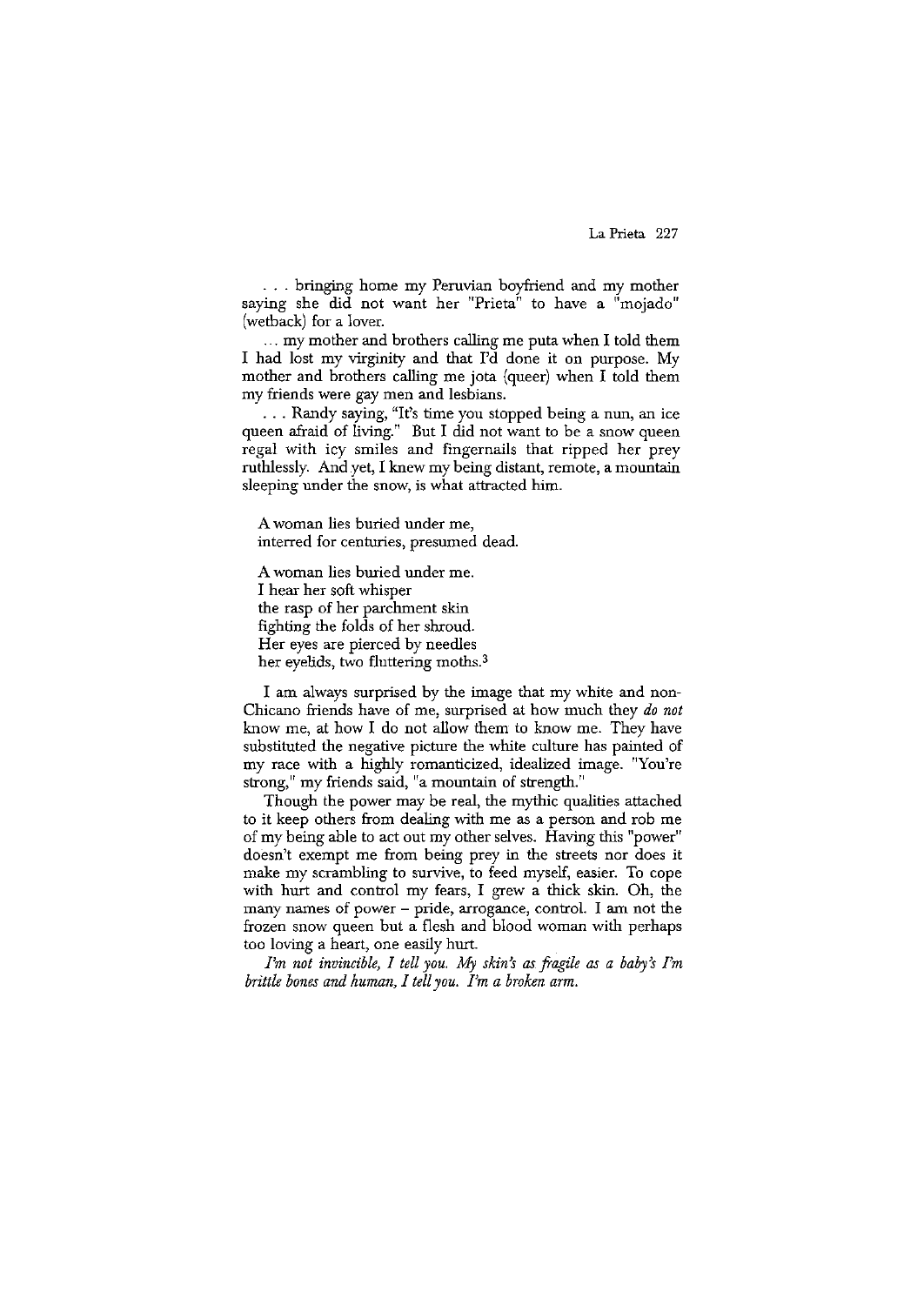*You're a razor's edge, you tell me. Shock them shitless. Be the holocaust. Be the black Kali. Spit in their eye and never cry. Oh broken angel, throw away your cast, mend your wing. Be not a rock but a razor's edge and burn with falling.* -Journal Entry, Summer Solstice, 1978.

## **Who Are My People**

I am a wind-swayed bridge, a crossroads inhabited by whirlwinds. Gloria, the facilitator, Gloria the mediator, straddling the walls between abysses. "Your allegiance is to La Raza, the Chicano movement," say the members of my race. "Your allegiance is to the Third World," say my Black and Asian friends. "Your allegiance is to your gender, to women," say the feminists. Then there's my allegiance to the Gay movement, to the socialist revolution, to the New Age, to magic and the occult. And there's my affinity to literature, to the world of the artist. What am I? *A third world lesbian feminist with Marxist and mystic leanings.* They would chop me up into little fragments and tag each piece with a label.

You say my name is ambivalence? Think of me as Shiva, a many-armed and legged body with one foot on brown soil, one on white, one in straight society, one in the gay world, the man's world, the women's, one limb in the literary world, another in the working class, the socialist, and the occult worlds. A sort of spider woman hanging by one thin strand of web.

Who, me confused? Ambivalent? Not so. Only your labels split me.

Years ago, a roommate of mine fighting for gay rights told MAYO, a Chicano organization, that she and the president were gay. They were ostracized. When they left, MAYO fell apart. They too, being forced to choose between the priorities of race, sexual preference, or gender.

In the streets of this gay mecca, San Francisco, a Black man at a bus stop yells, "Hey Faggots, come suck my cock." Randy yells back, "You goddamn nigger, I worked in the Civil Rights movement ten years so you could call me names." Guilt gagging in his throat with the word, nigger. . . .a white woman waiting for the J-Church streetcar sees Randy and David kissing and says, "You should be ashamed of yourselves. Two grown men disgusting."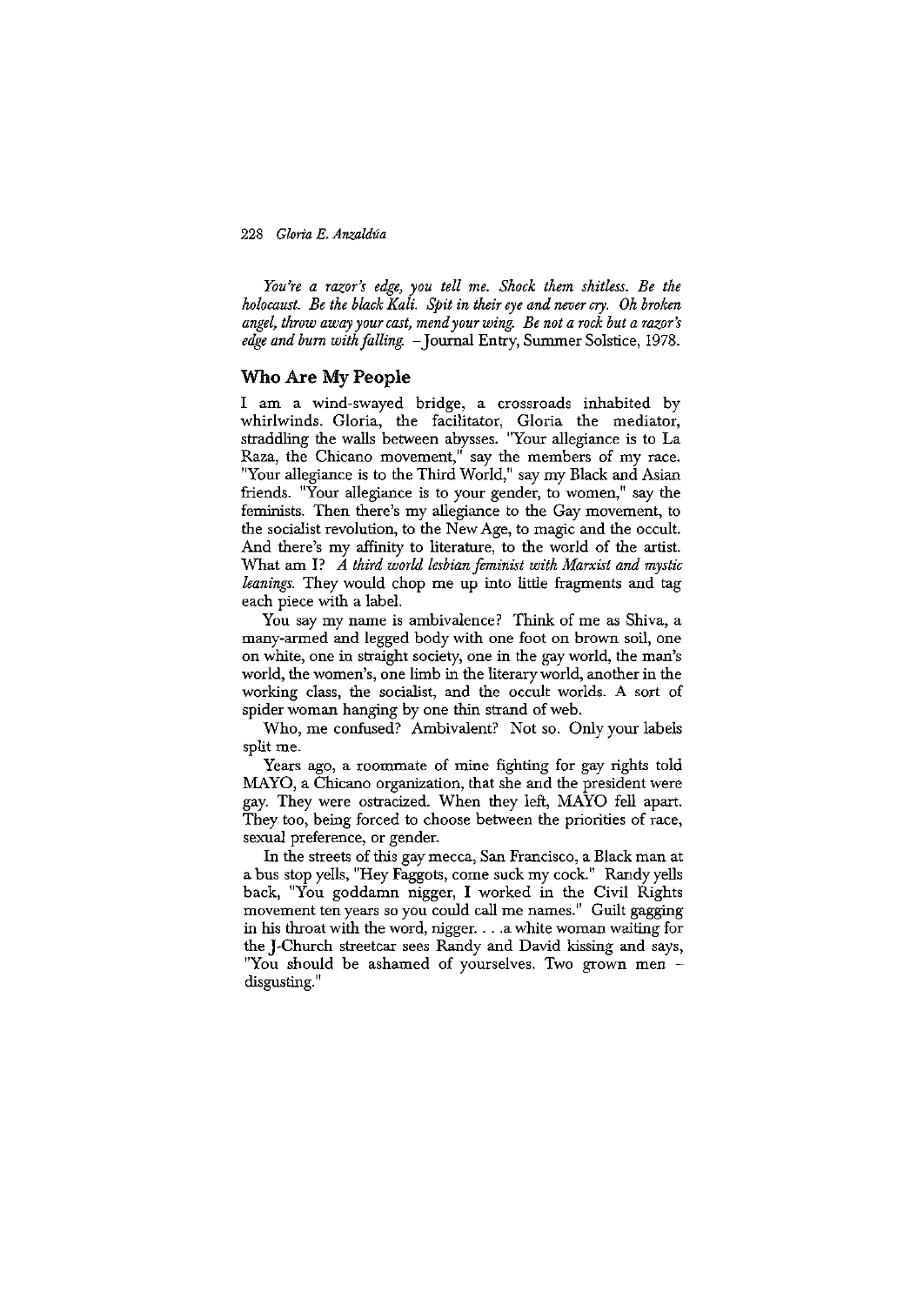. . . Randy and David running into the house. The hair on the back of my neck rises, something in their voices triggers fear in me. Three Latino men in a car had chased them as they were walking home from work. "Gay boys, faggots," they yelled throwing a beer bottle. Getting out of their car, knife blades reflect the full moon....Randy and David hitting each other in the hall. Thuds on the wall - the heavy animal sounds.

. . . Randy pounding on my door one corner of his mouth bleeding, his glasses broken, blind without them, he crying "I'm going to kill him, I'm going to kill the son of a bitch."

*The violence against us, the violence within us*, aroused like a rabid dog. Adrenaline-filled bodies, we bring home the anger and the violence we meet on the street and turn it against each other. We sic the rabid dog on each other and on ourselves. The black moods of alienation descend, the bridges we've extended out to each other crumble. We put the walls back up between us.

Once again it's faggot-hunting and queer-baiting time in the city. "And on your first anniversary of loving each other," I say to Randy, "and they had to be Latinos," feeling guilt when I look at David. Who is my brother's keeper, I wonder - knowing I have to be, we all have to be. We are all responsible. But who exactly *are* my people?

*I identify as a woman. Whatever insults women insults me. I identify as gay. Whoever insults gays insults me. I identify as feminist. Whoever slurs feminism slurs me.* 

That which is insulted I take as part of me, but there is something too simple about this kind of thinking. Part of the dialectic is missing. What about what I do not identify as?

I have been terrified of writing this essay because I will have to own up to the fact that I do not exclude whites from the list of people I love, two of them happen to be gay males. For the politically correct stance we let color, class, and gender separate us from those who would be kindred spirits. So the walls grow higher, the gulfs between us wider, the silences more profound. There is an enormous contradiction in being a bridge.

## **Dance To the Beat of Radical Colored Chic**

This task - to be a bridge, to be a fucking crossroads for goddess' sake.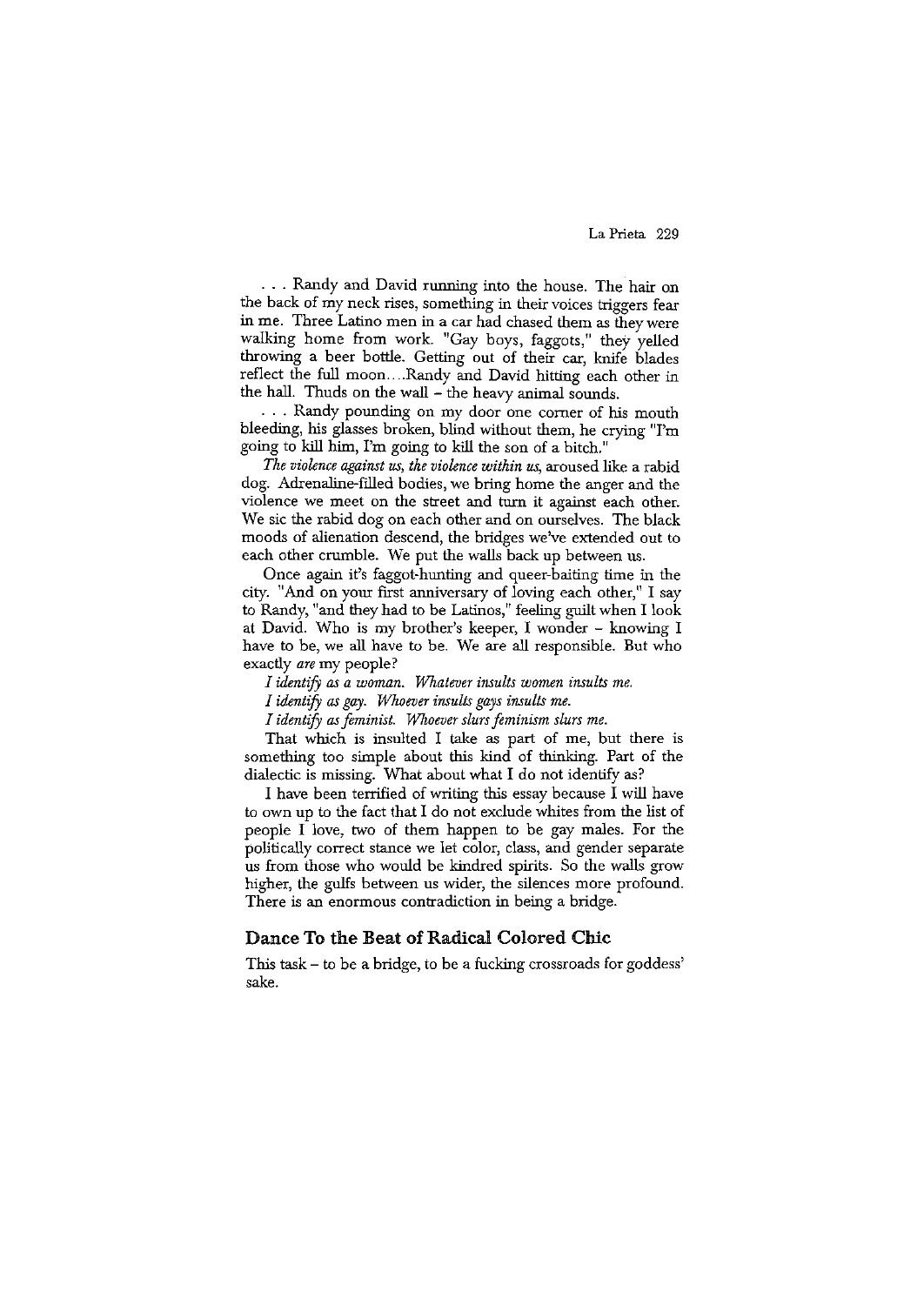During my stint in the Feminist Writers' Guild many white members would ask me why Third World women do not come to FWG meetings and readings. I should have answered, "Because their skins are not as thick as mine, because their fear of encountering racism is greater than mine. They don't enjoy being put down, ignored, not engaged in equal dialogue, being tokens. And, neither do I." Oh, I know, women of color are hot right now and hip. Our afro-rhythms and latin salsas, the beat of our drums is in. White women flock to our parties, dance to the beat of radical colored chic. They come to our readings, take up our cause. I have no objections to this. What I mind is the pseudo-liberal ones who suffer from the white women's burden. Like the monkey in the Sufi story, who upon seeing a fish in the water rushes to rescue it from drowning by carrying it up into the branches of a tree. She takes a missionary role. She attempts to talk for us  $-$  what a presumption! This act is a rape of our tongue and our acquiescence is a complicity to that rape. We women of color have to stop being modern medusas  $$ throats cut, silenced into a mere hissing.

## **Where Do We Hang The Blame**

*The pull between what is and what should be.* 

Does the root of the sickness lie within ourselves or within our patriarchal institutions? Did our institutions birth and propagate themselves and are we merely their pawns? Do ideas originate in human minds or do they exist in a "no-osphere," a limbo space where ideas originate without our help? Where do we hang the blame for the sickness we see around us - around our own heads or around the throat of "capitalism," "socialism," "men," "white culture?"

If we do not create these institutions, we certainly perpetuate them through our inadvertent support. What lessons do we learn from the mugger?

Certainly racism is not just a white phenomenon. Whites are the top dogs and they shit on the rest of us every day of our lives. But casting stones is not the solution. Do we hand the oppressors/thug the rocks he throws at us? How often do we people of color place our necks on the chopping block? What are the ways we hold out our wrists to be shackled? Do we gag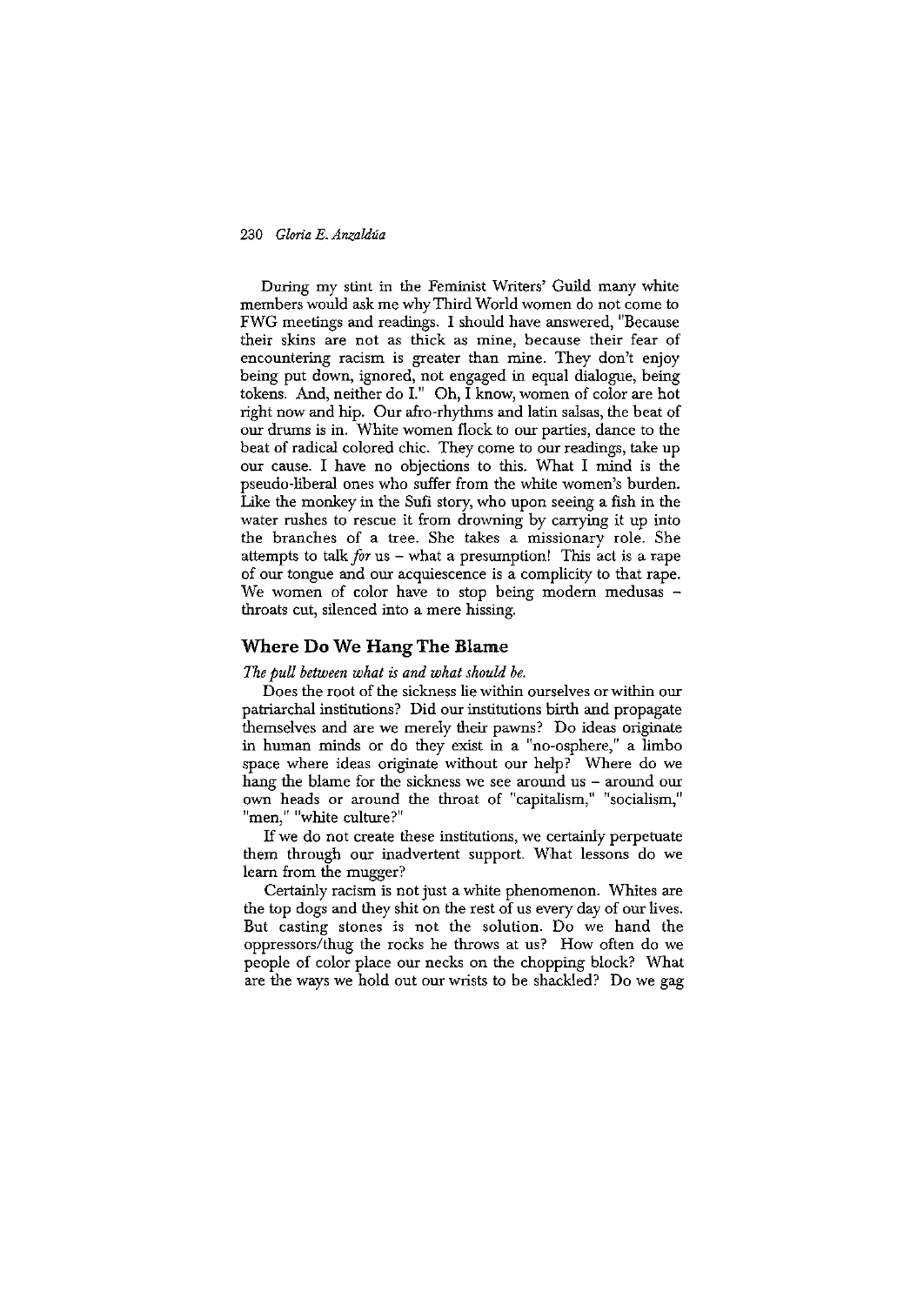our own mouths with our "dios lo manda" resignation? How many times before the cock crows do we deny ourselves, shake off our dreams, and trample them into the sand? How many times do we fail to help one another up from the bottom of the stairs? How many times have we let someone else carry our crosses? How still do we stand to be crucified?

It is difficult for me to break free of the Chicano cultural bias into which I was born and raised, and the cultural bias of the Anglo culture that I was brainwashed into adopting. It is easier to repeat the racial patterns and attitudes, especially those of fear and prejudice, that we have inherited than to resist them.

Like a favorite old shoe that no longer fits we do not let go of our comfortable old selves so that the new self can be worn. We fear our power, fear our feminine selves, fear the strong woman within, especially the black Kali aspect, dark and awesome. Thus we pay homage not to the power inside us but to the power outside us, masculine power, external power.

I see Third World peoples and women not as oppressors but as accomplices to oppression by our unwittingly passing on to our children and our friends the oppressor's ideologies. I cannot discount the role I play as accomplice, that we all play as accomplices, for we are not screaming loud enough in protest.

The disease of powerlessness thrives in my body, not just out there in society. And just as the use of gloves, masks, and disinfectants fails to kill this disease, government grants, equal rights opportunity programs, welfare, and foodstamps fail to uproot racism, sexism, and homophobia. And tokenism is not the answer. Sharing the pie is not going to work. I had a bite of it once and it almost poisoned me. With mutations of the virus such as these, one cannot isolate the virus and treat it. The whole organism is poisoned.

I stand behind whatever threatens our oppression. I stand behind whatever breaks us out of our bonds, short of killing and maiming. I stand with whatever and whoever breaks us out of our limited views and awakens our atrophied potentials.

How to turn away from the hellish journey that the disease has put me through, the alchemical nights of the soul. Torn limb from limb, knifed, mugged, beaten. My tongue (Spanish) ripped from my mouth, left voiceless. My name stolen from me. My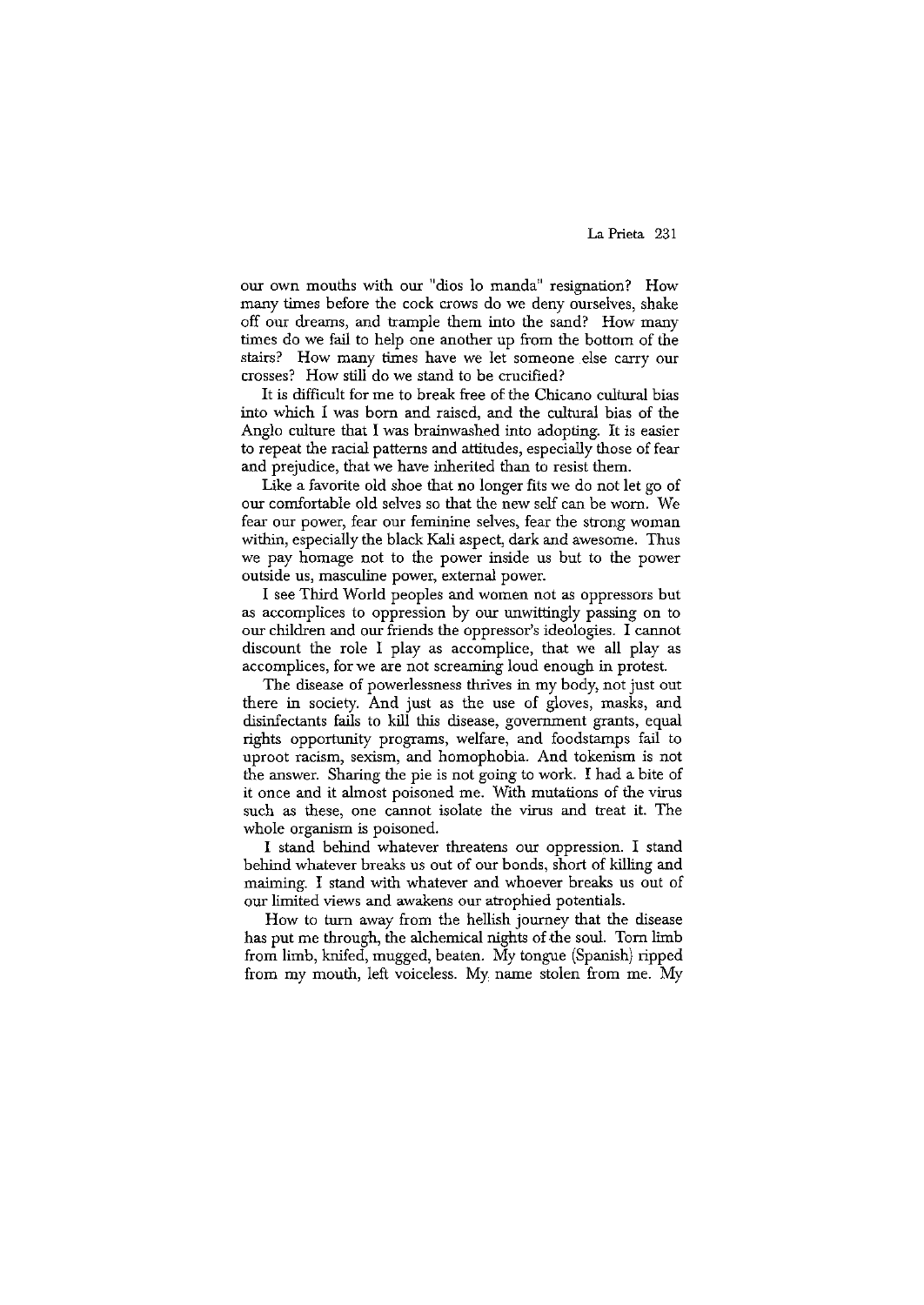bowels fucked with a surgeon's knife, uterus and ovaries pitched into the trash. Castrated. Set apart from my own kind, isolated. My life-blood sucked out of me by my role as woman nurturer the last form of cannibalism.

## **El Mundo Zurdo (the Left-handed World)4**

*The pull between what is and what should be.* I believe that by changing ourselves we change the world, that traveling El Mundo Zurdo path is the path of a two-way movement  $-$  a going deep into the self and an expanding out into the world, a simultaneous recreation of the self and a reconstruction of society. And yet, I am confused as to how to accomplish this.

I can't discount the fact of the thousands that go to bed hungry every night. The thousands that do numbing shitwork eight hours a day each day of their lives. The thousands that get beaten and killed every day. The millions of women who have been burned at the stake, the millions who have been raped. Where is the justice to this?

I can't reconcile the sight of a battered child with the belief that we choose what happens to us, that we create our own world. *I cannot resolve* this in myself. I don't know. I can only speculate, try to integrate the experiences that I've had or have been witness to and try to make some sense of why we do violence to each other. In short, I'm trying to create a religion not out there somewhere, but in my gut. I am trying to make peace between what has happened to me, what the world is, and what it should be.

*"Growing up I felt that I was an alien from another planet dropped on my mother's lap. But for what purpose?"* 

The mixture of bloods and affinities, rather than confusing or unbalancing me, has forced me to achieve a kind of equilibrium. Both cultures deny me a place in *their* universe. Between them and among others, I build my own universe, *El Mundo Zurdo.* I belong to myself and not to any one people.

I walk the tightrope with ease and grace. I span abysses. Blindfolded in the blue air. The sword between my thighs, the blade warm with my flesh. I walk the rope  $-$  an acrobat in equipoise, expert at the Balancing Act.